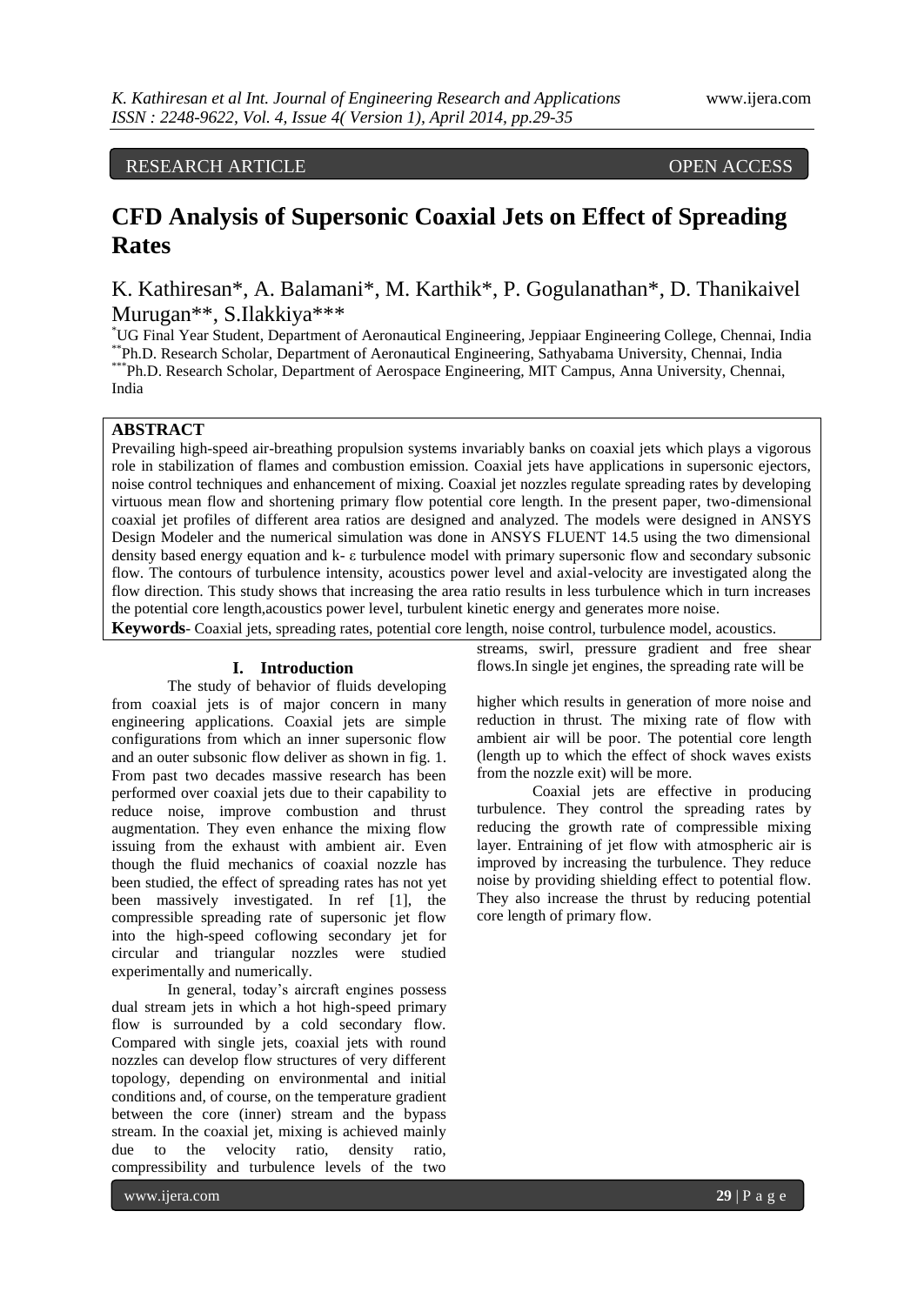

**Figure 1- Simple Coaxial Nozzle Configuration**

In the present study, detailed characteristics of coaxial jet nozzle shapes of four different area ratios  $(0.9, 1.8, 2.9, 4.3)$  for the effect of flow spreading were analyzed. For all cases, a single axisymmetric convergent divergent nozzle and three conical secondary flow nozzles were examined. The primary and secondary nozzles are provided with Mach numbers 2.7 and 1 respectively.

### **II. Literature Review**

A detailed literature survey of coaxial jets has been studied and some of the important work is specified. In ref. [2], Seung-Cheol Baek, Soon-Bum Kwon, Byeong-Eun Lee, investigated the detailed characteristics of supersonic dual coaxial jets flow issuing from an inner supersonic nozzle and an outer sonic nozzle with various ejection angles. J. Philip Drummond<sup>[3]</sup> describes a numerical study of mixing strategies to enhance fuel-air mixing and reaction in scramjet engines.

Nicholas J. Georgiadis and Dimitri Papamoschou  $[4]$  investigated a series of coaxial dualstreams issuing into ambient air using Reynolsaveraged Navier-Stokes calculation with linear twoequation explicit algebraic stress turbulence modelling. Nevin Celik, Daniel W. Bettenhausen and Ryan D. Lovik  $[5]$ , in their review performed a comprehensive numerical simulation to inter-relate the fluid mechanics of the formation of coaxial jets and their development downstream of the plane of jet emergence.

Marco Debiasi and Dimitri Papamoschou<sup>[6]</sup>, characterized the acoustics of axisymmetric highspeed jets at a variety of Mach numbers and velocities and at pressure-matched, overexpanded and underexpanded conditions.

Looking through the various research works conducted previously, the effect of spreading rates is not yet fully investigated. So, the primary motive of

this study is to analyse coaxial jets of various area ratios and get clear idea about the influence of spreading rates on noise and thrust by comparing results of various parameters.

# **III. Methodology**

# **A.Geometry**

The four coaxial nozzle shapes were designed using ANSYS Design Modeler 14.5. Coaxial nozzle arrangements employed a fixed inner (primary) nozzle and outer (secondary) nozzles of different diameters. The primary nozzle has an exit diameter of  $D<sub>p</sub> = 12.7$  mm and is designed using Area-Mach number relation for Mach 2.7. Four conical secondary nozzles are used with exit diameters  $D_s = 17.8, 21.6, 25.4, 29.2 \text{ mm.}$  The secondary nozzle has inner and outer converging angle of  $11^0$  and  $23^0$ . The total length of the nozzle arrangement is 80 mm. Fig. 2 depicts nozzle configurations for the coaxial arrangement with  $D_s=$ 29.2 mm. The different coaxial nozzle configurations are summarized in TABLE 1.

| <b>Nozzle</b> | Secondary | $D_S/D_P$ | $A_{\rm S}/A_{\rm P}$ |
|---------------|-----------|-----------|-----------------------|
|               | Exit      |           |                       |
|               | Diameter  |           |                       |
|               | (mm)      |           |                       |
| Model         | 17.8      | 1.4       | 0.9                   |
|               |           |           |                       |
| Model         | 21.6      | 1.7       | 1.8                   |
| 2             |           |           |                       |
| Model         | 25.4      | 2.0       | 2.9                   |
| 3             |           |           |                       |
| Model         | 29.2      | 2.3       | 4.3                   |
|               |           |           |                       |

**Table 1: Coaxial Nozzle Configurations**



**Figure 2- Two-Dimensional Coaxial Nozzle Model**

# **B. Computational Grids**

For all the coaxial nozzle configurations listed in Table 1, four zone quadrilateral elements mesh are used. For each of the cases proximity and curvature sizing functions, fine grids are used. All quadrilateral elements constructed have 89950 total points. The grids are extended by  $45D<sub>P</sub>$  downstream of the nozzle exit and  $8 D<sub>P</sub>$  vertically from the axis of symmetry.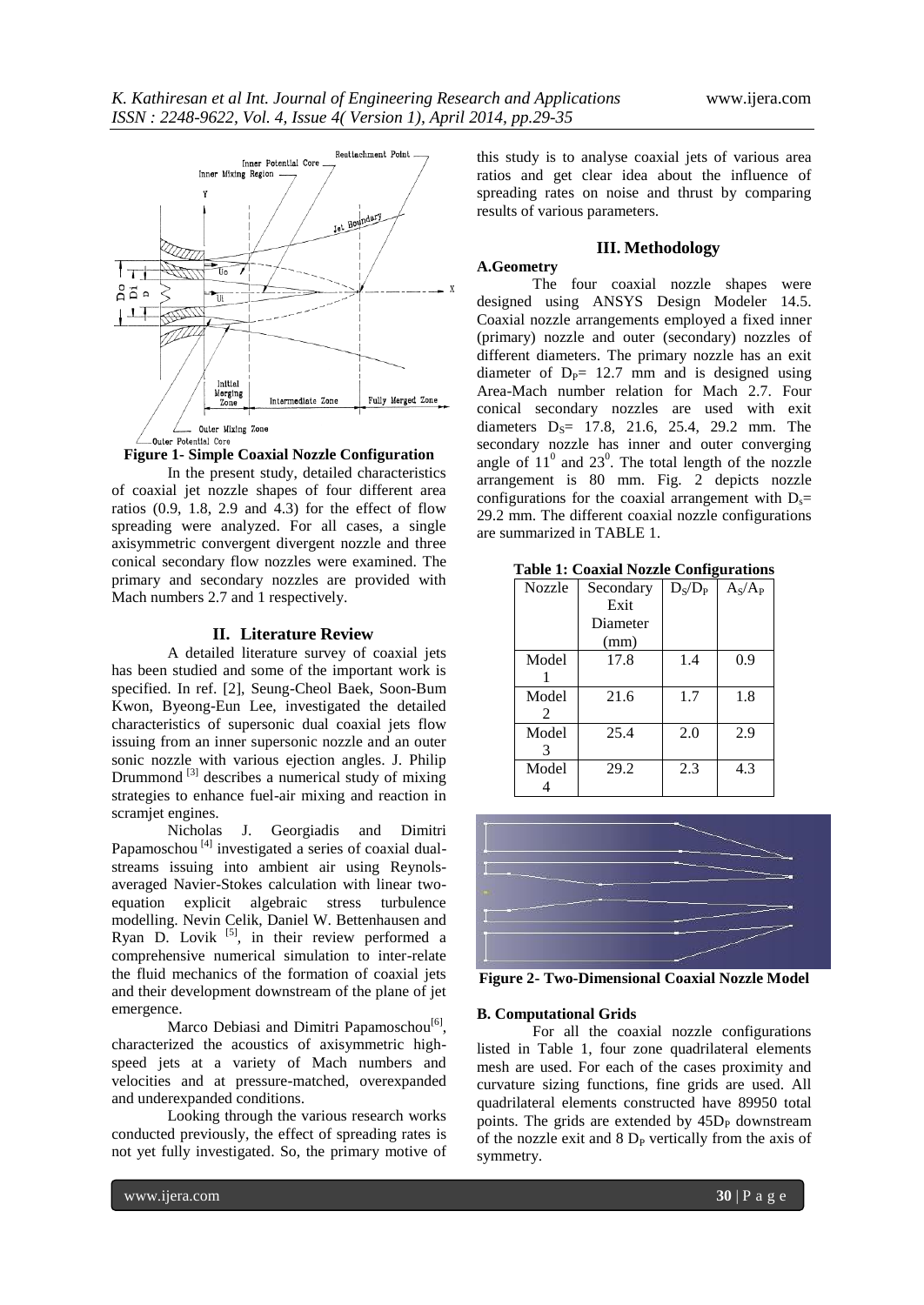#### **C. Computational Method**

The solver used in this study is ANSYS FLUENT- Version 14.5. In the current study, linear two-equation formulations are employed to calculate the jet flows. The linear two equation model used here is k- ε standard model and standard wall functions. For every models implicit formulation, AUSM flux type solution methods are used. Flow spatial discretization used is of the order of one.

#### **D. Boundary Conditions**

Air from reservoir at calculated temperature was supplied to primary and secondary nozzles. The air used here is ideal-gas. The inflow boundary conditions of primary and secondary nozzle flows corresponds to under expanded Mach number of the flow condition. The primary and secondary downstream static pressure is set to 0.9 atm and ambient pressure respectively.

# **IV. Results and Discussion**

The analysis was done till the residuals attain a steady state. The four models analyzed were used to study the effect of spreading rates of flow. In all the cases, the flow from primary nozzle results in under expanded condition at nozzle exit where the observed Mach is 2.69 which is less than the design Mach number 2.7. This is due to displacement of turbulent boundary layer thickness which reduces the effective ratio of nozzle exit area to throat area.

Contours of axial velocity for all the four models are shown in fig. 3. From the figure, we could see that velocity of the flow is large at the exit of the nozzle. Further, downstream the velocity of flow decreases due to rapid mixing with the surrounding air. From this, the primary jet velocity decay rate can be understood. The potential core length of the flow will be more, if jet decays at a slower rate and viceversa.



**Area Ratio- 0.9**



**Area Ratio- 1.8**





**Figure 3- Axial Velocity**

Contours of turbulence intensity are depicted in fig. 4. The model of area ratio 0.9 has a shorter potential core with a region of peak turbulence at upstream of the flow than the others. From the figure, we could see that the flow mixes rapidly at the upstream of the nozzle exit. Figure shows magnitude of turbulence intensity decreases with increasing area ratio. The secondary lip line also shows little difference in the initial region with a fairly constant intensity.



**Area Ratio- 0.9**



**Area Ratio- 1.8**



**Area Ratio- 2.9**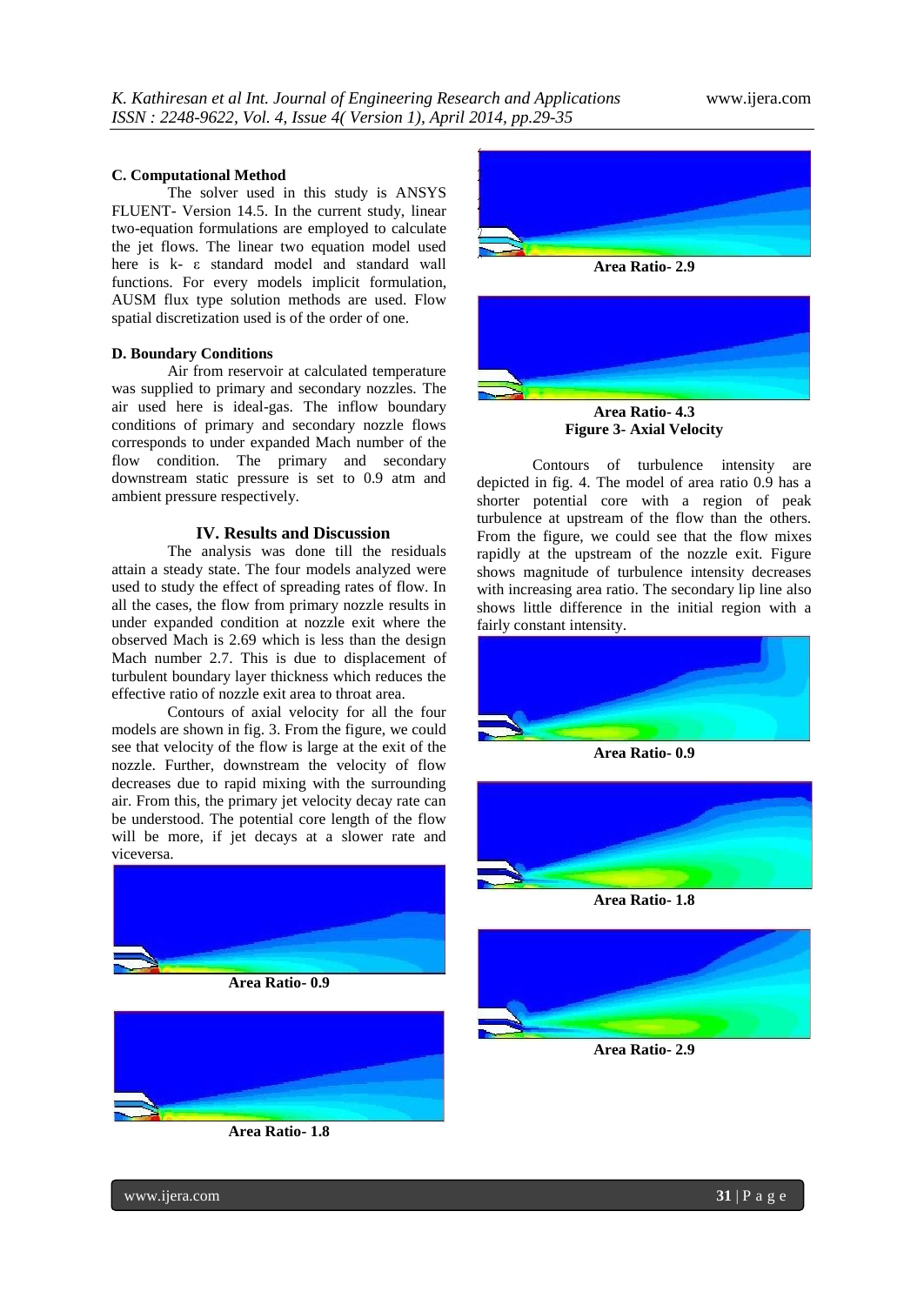

**Area Ratio- 4.3 Figure 4- Turbulence Intensity**

Contours of acoustics power level are shown in fig. 5. It is evident from the fig. that the level of acoustics increases from with area ratio. The model 4 has less acoustics power than the other three models.



**Area Ratio- 1.8**



**Area Ratio- 2.9**



**Area Ratio- 4.3 Figure 5- Acoustics Power Level**

The profiles of various parameters for all the models were depicted below and discussed. Fig. 6.a depicts velocity profile of model 1. This model has a maximum Velocity 766 m/s.



Fig. 6.b shows acoustics power level for mode 1. This model has a maximum acoustic power level 183 db.



**Figure 6.b- Acoustic Power Level**

Fig. 6.c shows turbulent intensity profile of model 1. This model has a maximum turbulent intensity 17.7%.



Fig. 7 depicts the flow properties for model 2. Fig. 7.a shows velocity profile of model 2. This model has a maximum Velocity 765 m/s.

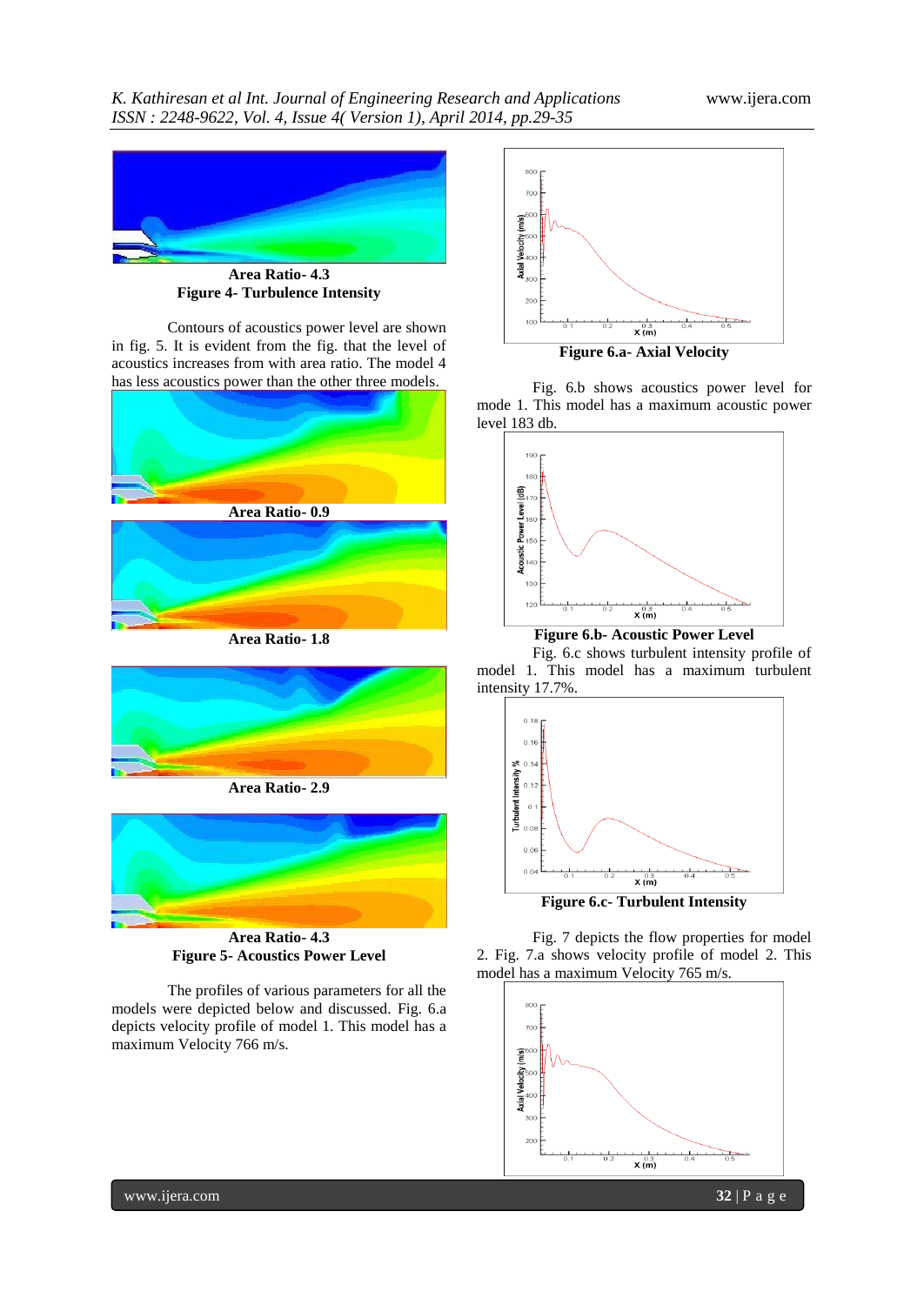# **Figure 7.a- Axial Velocity**

Fig. 7.b shows acoustics power level for model 2. This model has a maximum acoustic power level 181 db.



**Figure 7.b- Acoustic Power Level**

Fig. 7.c shows turbulent intensity profile of model 2. This model has a maximum turbulent intensity 16.5%.



**Figure 7.c- Turbulent Intensity**

Fig. 8 depicts the flow properties for model 3. Fig. 8.a shows velocity profile of model 3. This model has a maximum Velocity 764 m/s.



**Figure 8.a- Axial Velocity**

Fig. 8.b shows acoustics power level for model 3. This model has a maximum acoustic power level 182 db.



Fig. 8.c shows turbulent intensity profile of model 3. This model has a maximum turbulent intensity 29.5%.



**Figure 8.c- Turbulent Intensity**

Figure 9 depicts the flow properties for model 4. Figure 9.a shows velocity profile of model 4. This model has a maximum Velocity 763 m/s.



Fig. 9.b shows acoustics power level for model 4. This model has a maximum acoustic power level 187 db.



www.ijera.com **33** | P a g e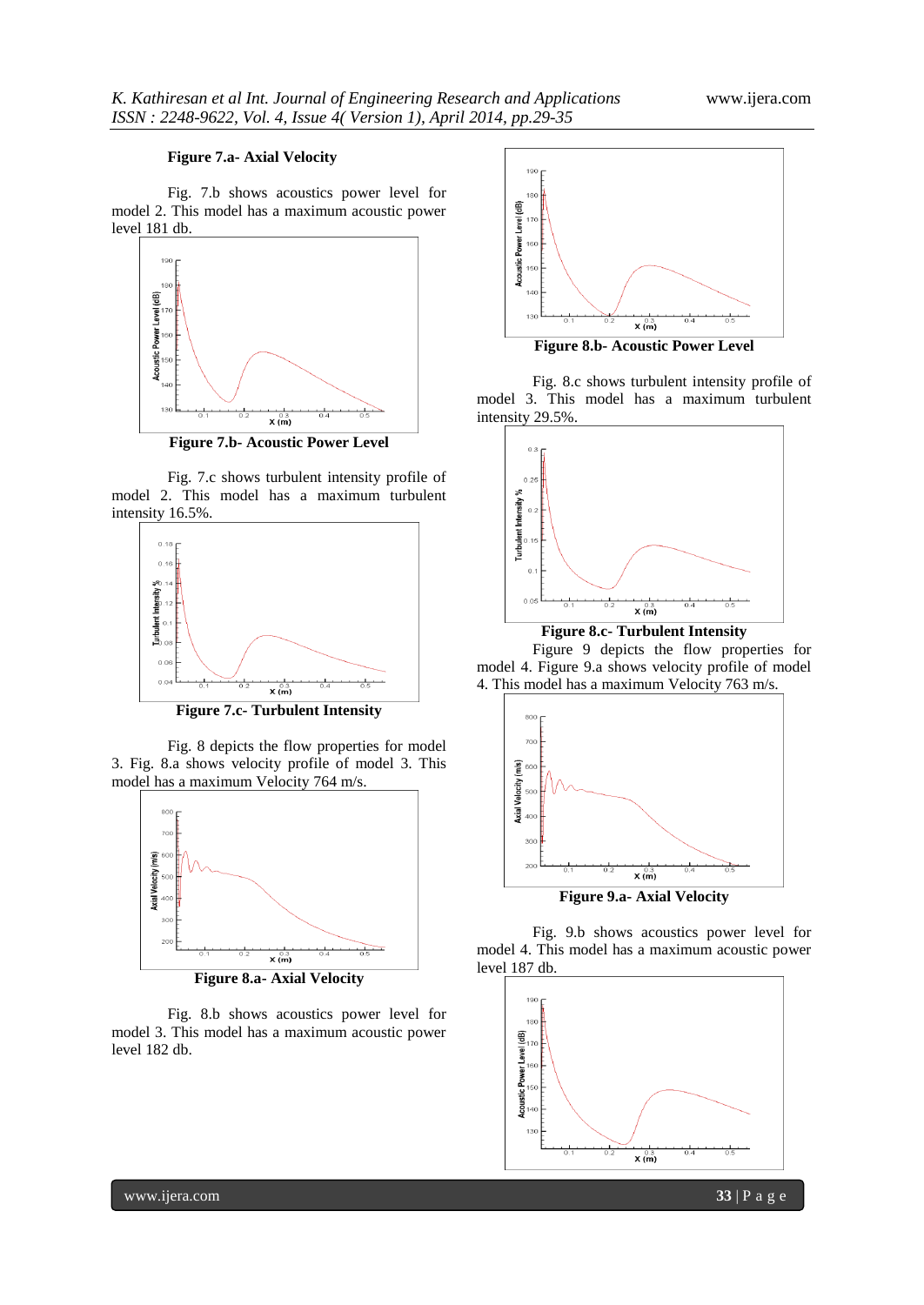### **Figure 9.b- Acoustic Power Level**

Fig. 9.c shows turbulent intensity profile of model 4. This model has a maximum turbulent intensity 19.15%.



**Figure 9.c- Turbulent Intensity**

#### **V. COMPARISON**

Detailed comparisons of axial velocity, turbulence intensity and acoustic power level are shown in figure 10.The graphs plotted for various variables are from the nozzle exit along the flow direction. It is evident from fig. 10 that the flow properties reaches the peak value at the nozzle exit and decays along downstream direction.

The axial velocity profile shows that increasing the area ratio reduces the exit velocity. The nozzle shape with minimum exit diameter has larger exit velocity. The model of secondary exit diameter  $D_s$ = 12.7 mm delivers more velocity 766  $m/s$  whereas the model of secondary exit diameter  $D_s$  $= 29.2$  mm has less velocity than the other three models.



The acoustic power level is depicted in fig. 11. From the graph, it is summarized that model 2 generate less noise 181 db and model 4 produces huge amount of noise 187 db.



Fig. 12 depicts turbulence intensity comparison. Model 1 has more turbulence intensity of 19%. This depicts the enhanced mixing of flows from both nozzles and ambient air. The peak of intensity moves along downstream direction.



 **Figure 12- Turbulent Intensity**

#### **VI. CONCLUSION**

The results of this study indicate that analysis employing linear two-equation turbulence modeling can predict the effect of spreading rates of high-speed coaxial jets reasonably well. The knowledge gained in the computational approach enabled the examination of turbulent kinetic energy in the developing jet.

It was observed that peak kinetic energy magnitude decreased and the location of the peak moved downstream with increasing secondary nozzle diameter. Finally, we can conclude that increasing the area ratio of secondary to primary nozzle increases the spreading rate. This results in less turbulence which results in larger potential core length which in turn reduces the thrust and generation of huge amount of noise. Thus, the model 4 has less turbulence which in turn has less turbulence intensity. So, the model 4 generates less thrust, more acoustic power and huge amount of noise.

### **VII.Acknowledgement**

The authors would like to thank our Director, Principal and Mr. G. Prabhakaran, Professor and Head, Department of Aeronautical Engineering, Jeppiaar Engineering College, Chennai